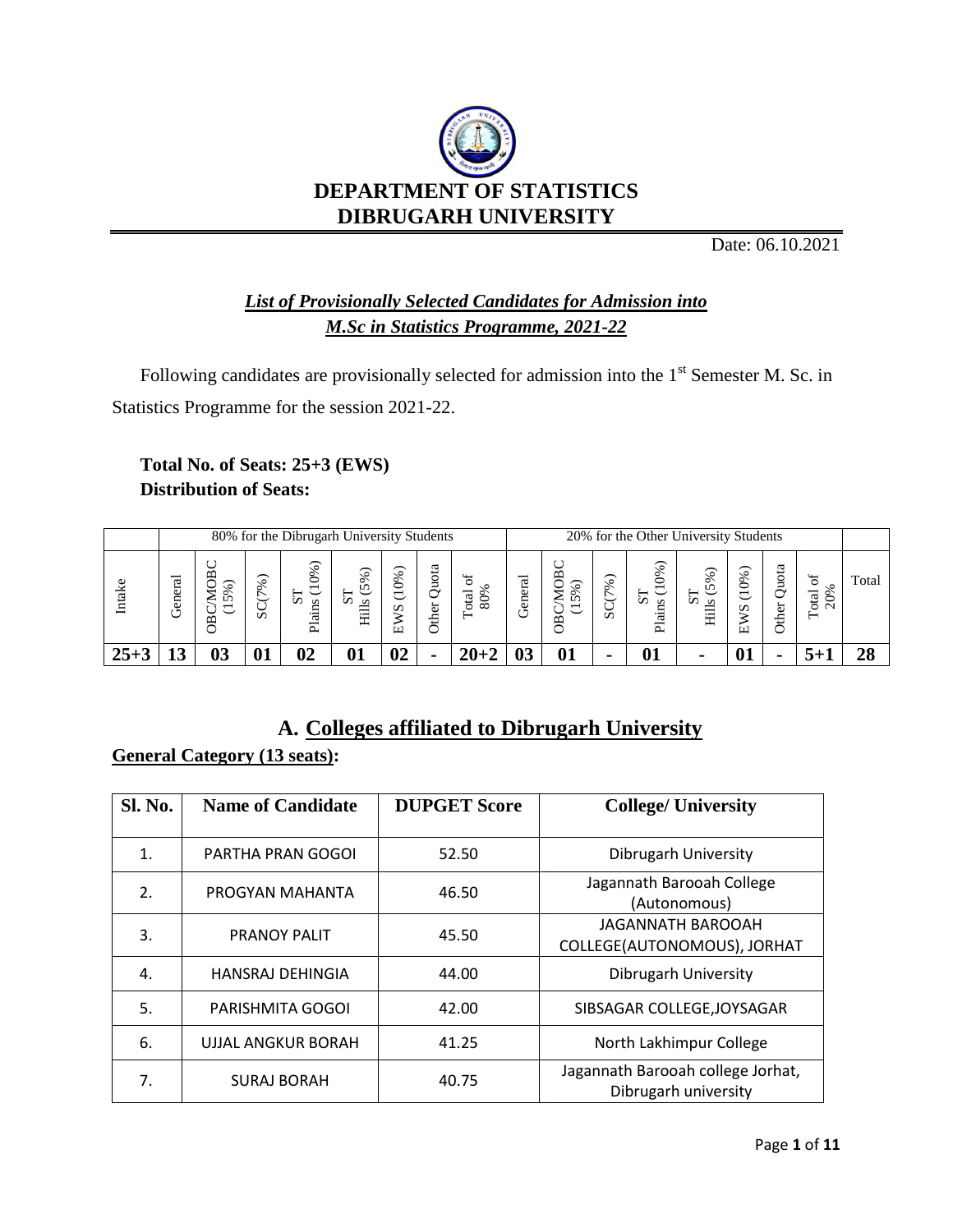| 8.  | KABYASHREE SAIKIA      | 40.00 | DR COLLEGE GOLAGHAT                              |
|-----|------------------------|-------|--------------------------------------------------|
| 9.  | <b>ANOY PALIT</b>      | 39.75 | JAGANNATH BAROOAH<br>COLLEGE(AUTONOMOUS), JORHAT |
| 10. | <b>MOUCHUMI SAIKIA</b> | 38.00 | Sibsagar college, joysagar                       |
| 11. | DHRITI KALITA          | 38.00 | Sibsagar College, Joysagar                       |
| 12. | PABITRA DULAKAKHORIA   | 36.75 | North Lakhimpur College                          |
| 13. | HIMANGSHU HANDIQUE     | 35.50 | NORTH LAKHIMPUR COLLEGE<br>(AUTONOMOUS)          |

# **OBC/MOBC Category (03 seats)**

| <b>Sl. No.</b> | <b>Name of Candidate</b> | <b>DUPGET Score</b> | <b>College/ University</b>              |
|----------------|--------------------------|---------------------|-----------------------------------------|
|                | RASHMI BORA              | 34.25               | DKD COLLEGE                             |
|                | ANJALI KUMARI            | 33.50               | NORTH LAKHIMPUR COLLEGE<br>(AUTONOMOUS) |
| 3              | DEBASHREE SAIKIA         | 29.50               | DR COLLEGE GOLAGHAT                     |

### **ST (P) Category (02 seats)**

| <b>Sl. No.</b> | <b>Name of Candidate</b> | <b>DUPGET Score</b> | <b>College/ University</b>              |
|----------------|--------------------------|---------------------|-----------------------------------------|
|                | <b>SUJUKANG NARZARY</b>  | 24.75               | North Lakhimpur College<br>(Autonomous) |
|                | PARTHA PRATIM<br>KACHARI | 20.25               | J.B. Collage                            |

### **SC Category (01 Seats)**

| <b>Sl. No.</b> | <b>Name of Candidate</b> | <b>DUPGET Score</b> | <b>College/ University</b> |
|----------------|--------------------------|---------------------|----------------------------|
|                | PALLAV JYOTI DAS         | 22.50               | Sibsagar College, Joysagar |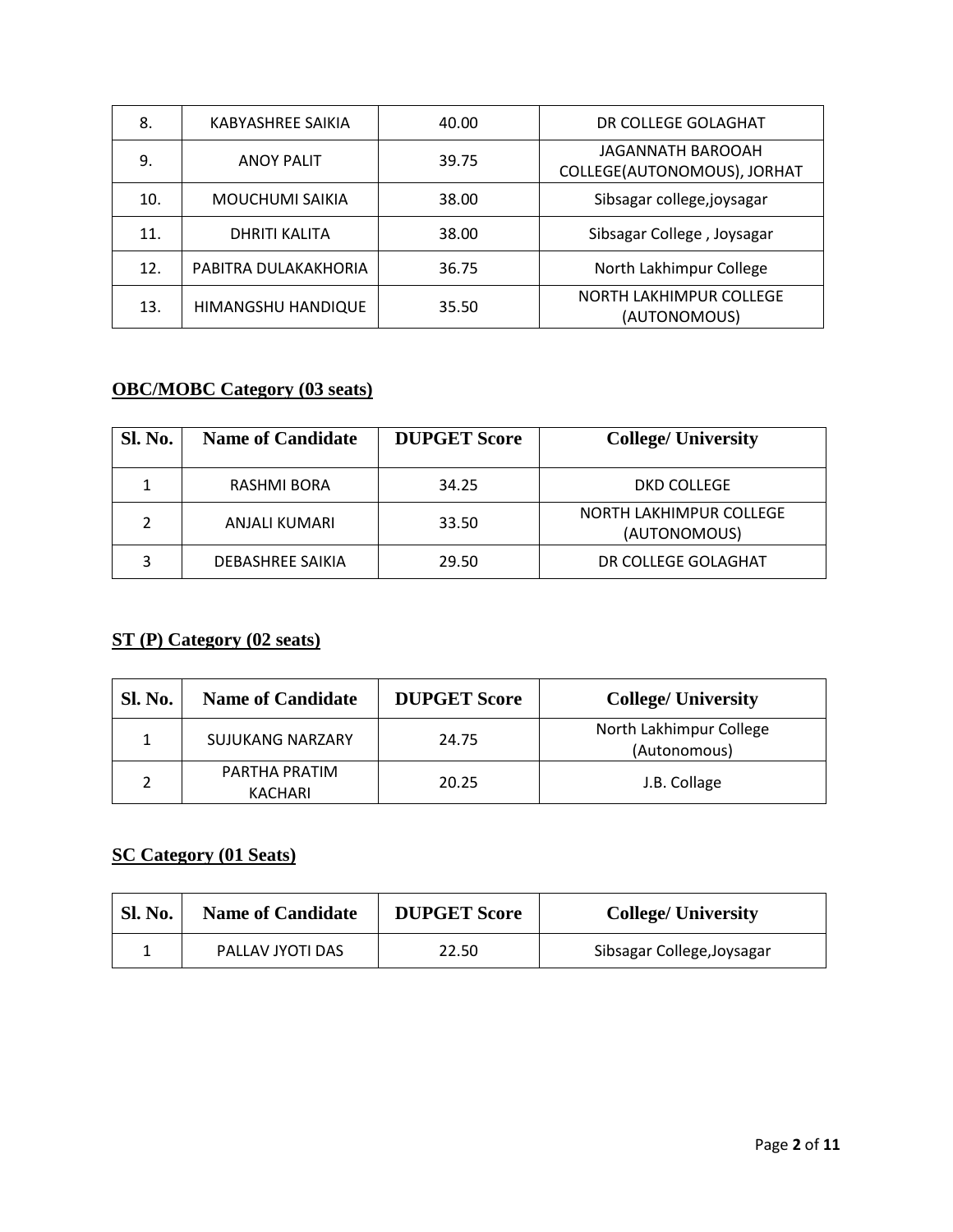#### **ST (H) Category (01 Seats)**

| <b>Sl. No.</b> | <b>Name of Candidate</b> | <b>DUPGET Score</b> | <b>College/ University</b> |
|----------------|--------------------------|---------------------|----------------------------|
|                | -                        |                     |                            |

#### **EWS Category (02 Seats)**

| <b>Sl. No.</b> | <b>Name of Candidate</b> | <b>DUPGET Score</b> | <b>College/ University</b>                   |
|----------------|--------------------------|---------------------|----------------------------------------------|
|                | <b>TANAZ SULTANA</b>     | 31.50               | D.R. COLLEGE, DIBRUGARH<br><b>UNIVERSITY</b> |
|                | SRI PRITAM SHARMA        | 28.00               | Sibsagar College, Joysagar                   |

# **B. Colleges affiliated to Other University**

#### **General Category: (03 seats)**

| Sl. No. | <b>Name of Candidate</b> | <b>DUPGET Score</b> | <b>College/ University</b> |
|---------|--------------------------|---------------------|----------------------------|
| 1.      | PRIYANGI CHOUDHURY       | 50.50               | AMITY UNIVERSITY, NOIDA    |
| 2.      | ABU LAYES MOSTAQUE       | 49.00               | <b>GAUHATI UNIVERSITY</b>  |
| 3.      | SMRITI SIKHA SARMA       | 47.25               | <b>GAUHATI UNIVERSITY</b>  |

### **OBC/MOBC Category (01 Seats)**

| <b>Sl. No.</b> | <b>Name of Candidate</b> | <b>DUPGET Score</b> | <b>College/ University</b> |
|----------------|--------------------------|---------------------|----------------------------|
|                | SEWALI TAMULI            | 42.25               | DARRANG COLLEGE            |

#### **ST (P) Category (01 Seats)**

| <b>Sl. No.</b> | <b>Name of Candidate</b> | <b>DUPGET Score</b> | <b>College/ University</b> |
|----------------|--------------------------|---------------------|----------------------------|
|                | JYOTISMAY HAJONG         | 6.25                | DARRANG COLLEGE            |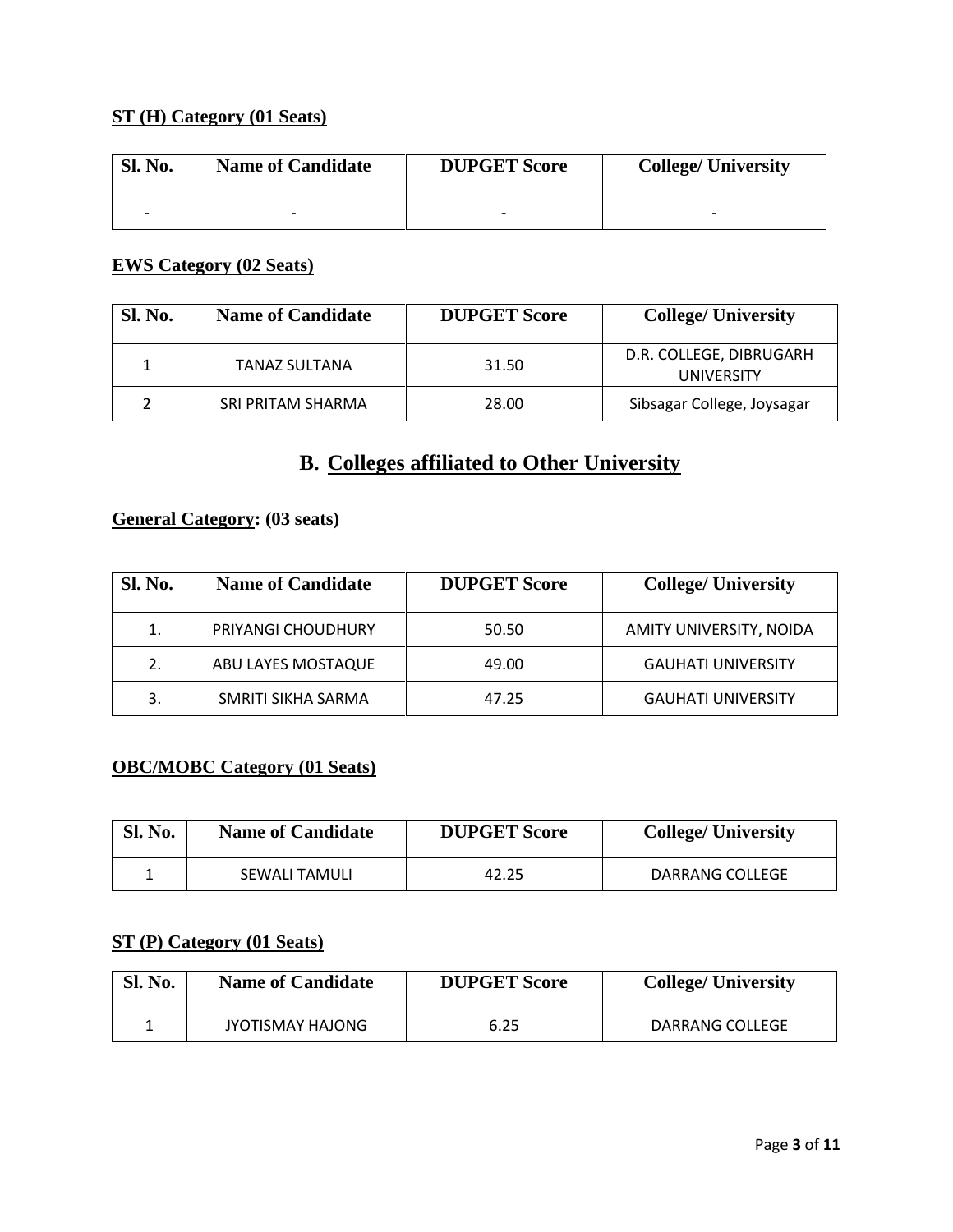# **EWS Category (01 Seats)**

| <b>Sl. No.</b> | <b>Name of Candidate</b> | <b>DUPGET Score</b> | <b>College/ University</b> |
|----------------|--------------------------|---------------------|----------------------------|
|                | DISHA MONI KAKATI        | 28.75               | B.Borooah College          |

# **Waiting List**

# **A. Colleges affiliated to Dibrugarh University**

#### **General Category:**

| Sl. No. | <b>Name</b>                               | Category | <b>EWS</b> | <b>DUPGET</b><br><b>Score</b> | College/University                                    |
|---------|-------------------------------------------|----------|------------|-------------------------------|-------------------------------------------------------|
| 1.      | <b>BAGMITA BORUAH</b>                     | General  | NO.        | 35.25                         | D.H.S.K. College                                      |
| 2.      | <b>BHIVABE RANJAN</b><br><b>GUPTA</b>     | General  | NO.        | 33.25                         | SIBSAGAR COLLEGE,<br><b>JOYSAGAR</b>                  |
| 3.      | <b>NIRANJAN YADAV</b>                     | General  | <b>NO</b>  | 32.25                         | Gargaon College                                       |
| 4.      | <b>ARUN PHUKON</b>                        | OBC/MOBC |            | 28.75                         | DIBRUGARH UNIVERSITY                                  |
| 5.      | <b>KULDEEP DAHAL</b>                      | General  | NO         | 27.5                          | North Lakhimpur College                               |
| 6.      | <b>PROSTUTI BORAH</b>                     | OBC/MOBC |            | 27.5                          | SIVASAGAR COLLEGE                                     |
| 7.      | ROOPSIKHA GOGOI                           | OBC/MOBC |            | 26                            | Dibrugarh University                                  |
| 8.      | <b>JUPITORA BORPATRA</b><br><b>GOHAIN</b> | General  | NO.        | 25.5                          | D.H.S.K.COLLEGE,<br><b>DIBRUGARH UNIVERSITY</b>       |
| 9.      | <b>SHANKAR PAUL</b>                       | General  | NO.        | 25.25                         | Jagannath Barooah (<br>Autonomous) College,<br>Jorhat |
| 10.     | <b>SHAHRUK AHMED</b>                      | General  | Yes        | 23.75                         | North Lakhimpur College                               |
| 11.     | <b>AKASH KUMAR</b>                        | General  | Yes        | 23                            | <b>DIBRUGARH UNIVERSITY</b>                           |
| 12.     | <b>RUMPI CHOWDHURY</b>                    | General  | NO.        | 22.5                          | <b>DHSK</b><br>COLLEGE, DIBRUGARH                     |
| 13.     | <b>RAJASHREE BORA</b>                     | OBC/MOBC |            | 22.5                          | Kakojan College                                       |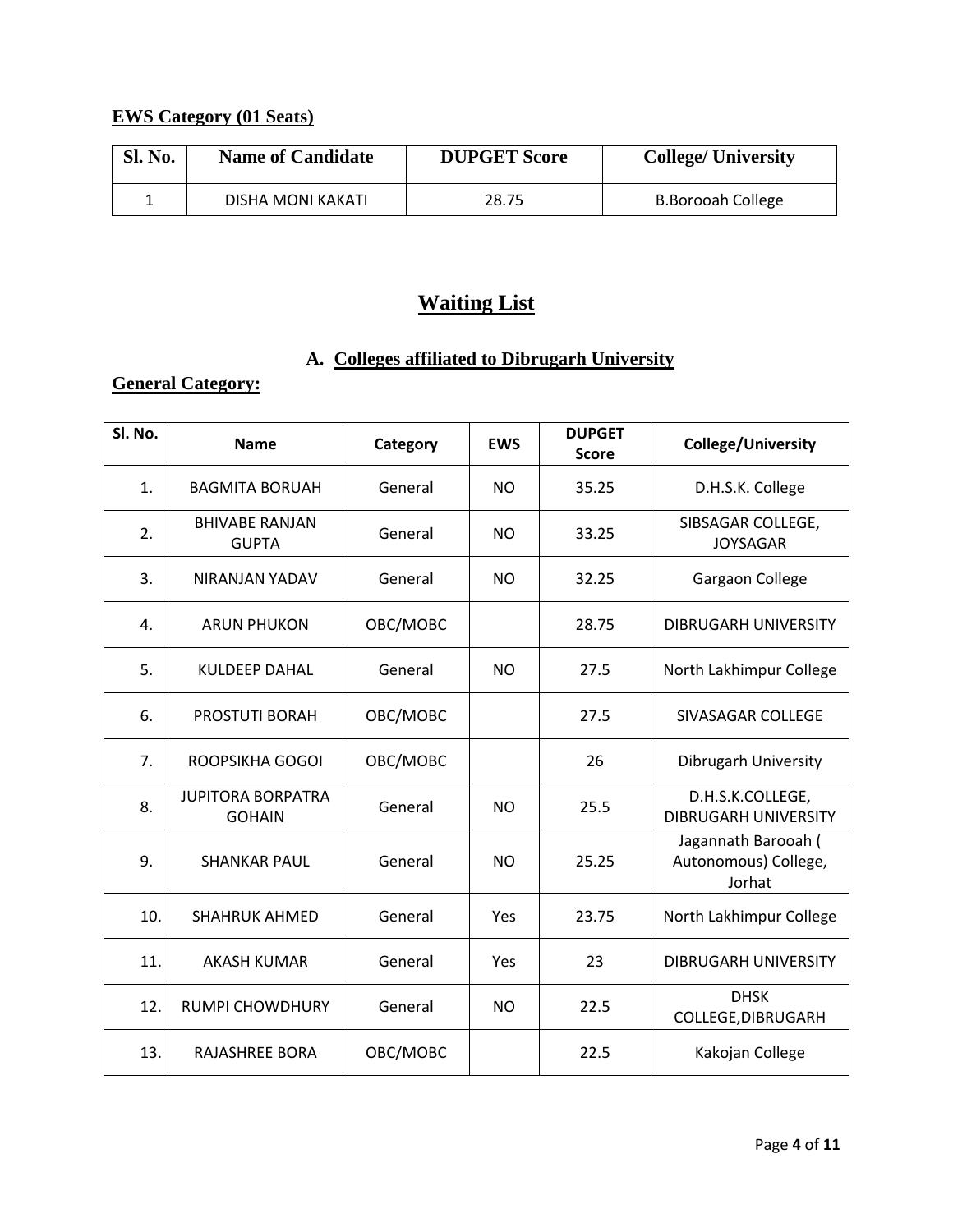| 14. | <b>UDIT GOGOI</b>                    | OBC/MOBC  |     | 21    | Dibrugarh University                                      |
|-----|--------------------------------------|-----------|-----|-------|-----------------------------------------------------------|
| 15. | SANJUMA GOGOI                        | OBC/MOBC  |     | 20.25 | DIBRUGARH UNIVERSITY                                      |
| 16. | KABUL GUWALA                         | OBC/MOBC  |     | 20    | <b>DIBRUGARH UNIVERSITY</b>                               |
| 17. | <b>DIMPAL PROTIM</b><br><b>GOGOI</b> | OBC/MOBC  |     | 18.5  | DIBRUGARH UNIVERSITY                                      |
| 18. | <b>ABHIJEET SAHU</b>                 | OBC/MOBC  |     | 18    | <b>Dibrughar University</b>                               |
| 19. | UPASANA SAIKIA                       | General   | NO. | 17    | DIBRUGARH UNIVERSITY                                      |
| 20. | SYAMANTA GOGOI                       | OBC/MOBC  |     | 15.75 | <b>MORIDHAL COLLEGE</b>                                   |
| 21. | <b>GITARTHA DUTTA</b>                | OBC/MOBC  |     | 14.75 | North lakhimpur college                                   |
| 22. | <b>ABHIJIT GOGOI</b>                 | OBC/MOBC  |     | 14.5  | DIBRUGARH UNIVERSITY                                      |
| 23. | PRIYAKSHI SAIKIA                     | OBC/MOBC  |     | 14.5  | <b>DIBRUGARH UNIVERSITY</b>                               |
| 24. | PRIYANKI BORA                        | OBC/MOBC  |     | 14.5  | DIBRUGARH UNIVERSITY                                      |
| 25. | SAMIRANJAN<br>SARMAH                 | General   | Yes | 14.5  | <b>NORTH LAKHIMPUR</b><br><b>COLLEGE</b> (<br>AUTONOMOUS) |
| 26. | <b>HIMAKHI DAS</b>                   | <b>SC</b> |     | 14.25 | <b>DIBRUGARH UNIVERSITY</b>                               |
| 27. | RAKTUTPAL CHETIA                     | OBC/MOBC  |     | 13.75 | Sibsagar College,<br>Sivasagar                            |
| 28. | <b>DEBASISH BISWAS</b>               | <b>SC</b> |     | 13.25 | Dibrugarh University                                      |
| 29. | <b>JUGA PRATIM MOHAN</b>             | OBC/MOBC  |     | 12.5  | <b>GARGAON COLLEGE</b>                                    |
| 30. | <b>GOURAV PHUKON</b>                 | OBC/MOBC  |     | 11.5  | DIBRUGARH UNIVERSITY                                      |
| 31. | <b>AMIT KUMAR DAS</b>                | <b>SC</b> |     | 11.25 | TINSUKIA COLLEGE,<br>TINSUKIA (DIBRUGARH<br>UNIVERSITY)   |
| 32. | <b>ALONGKRITA</b><br><b>GOSWAMI</b>  | General   | Yes | 11    | <b>Bahona College</b>                                     |
| 33. | DIBAKAR KATAKY                       | OBC/MOBC  |     | 10.75 | <b>DIBRUGARH UNIVERSITY</b>                               |
| 34. | <b>JYOTSNA HAZARIKA</b>              | OBC/MOBC  |     | 10.5  | DIBRUGARH UNIVERSITY                                      |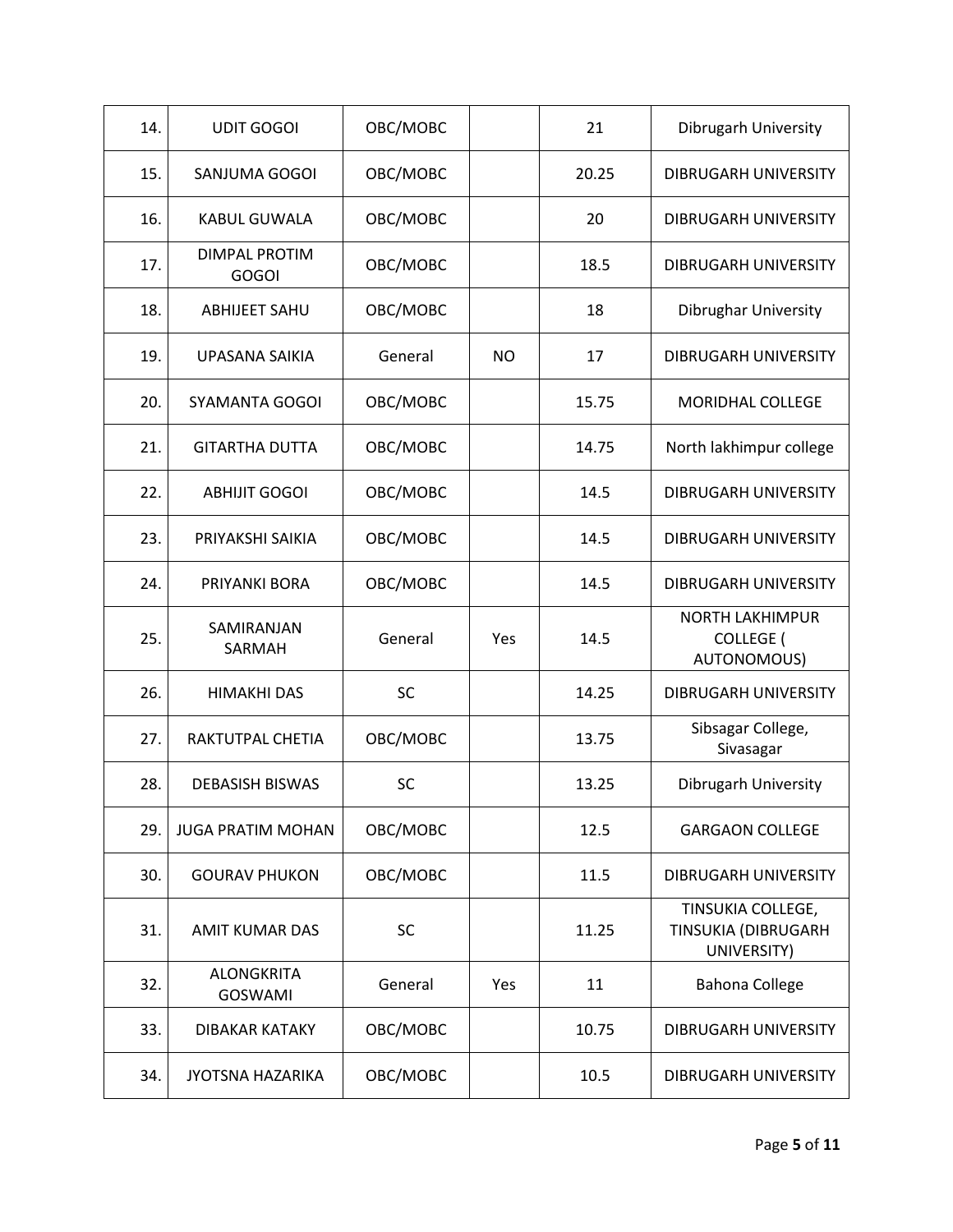| 35. | ASFIA SAMIM AHMED                    | General  | NO.       | 9.75     | Sibsagar college joysagar                                                  |
|-----|--------------------------------------|----------|-----------|----------|----------------------------------------------------------------------------|
| 36. | CHANDANJYOTI<br><b>BORAH SONOWAL</b> | ST(P)    |           | 9.5      | <b>MORIDHAL COLLEGE</b>                                                    |
| 37. | AMBARISH BHUYAN                      | General  | NO.       | 9.25     | DIBRUGARH UNIVERSITY                                                       |
| 38. | NICOLAS PEGU                         | ST(P)    |           | 9.25     | <b>DHSK COLLEGE</b>                                                        |
| 39. | KANAK JYOTI SAIKIA                   | OBC/MOBC |           | 8.75     | Sibsagar college joysagar                                                  |
| 40. | <b>DEEP GUPTA</b>                    | General  | <b>NO</b> | 8.5      | <b>DIBRUGARH</b><br>HANUMANBAX<br><b>SURAJMALL KANOL</b><br><b>COLLEGE</b> |
| 41. | PRANJAL BORAH                        | General  | NO.       | 5.5      | DIBRUGARH UNIVERSITY                                                       |
| 42. | <b>NABOJYOTI BORAH</b>               | OBC/MOBC |           | 1.75     | <b>DIBRUGARH UNIVERSITY</b>                                                |
| 43. | <b>DEBASISH BARUAH</b>               | General  | Yes       | $\Omega$ | <b>DIBRUGARH UNIVERSITY</b>                                                |

#### **OBC Category**

| SI No. | <b>Name</b>           | <b>DUPGET Score</b> | <b>College/ University</b> |
|--------|-----------------------|---------------------|----------------------------|
| 1      | <b>ARUN PHUKON</b>    | 28.75               | DIBRUGARH UNIVERSITY       |
| 2      | <b>PROSTUTI BORAH</b> | 27.50               | SIVASAGAR COLLEGE          |
| 3      | ROOPSIKHA GOGOI       | 26.00               | Dibrugarh University       |
| 4      | RAJASHREE BORA        | 22.50               | Kakojan College            |
| 5      | <b>UDIT GOGOI</b>     | 21.00               | Dibrugarh University       |
| 6      | SANJUMA GOGOI         | 20.25               | DIBRUGARH UNIVERSITY       |
| 7      | <b>KABUL GUWALA</b>   | 20.00               | DIBRUGARH UNIVERSITY       |
| 8      | DIMPAL PROTIM GOGOI   | 18.50               | DIBRUGARH UNIVERSITY       |
| 9      | <b>ABHIJEET SAHU</b>  | 18.00               | Dibrughar University       |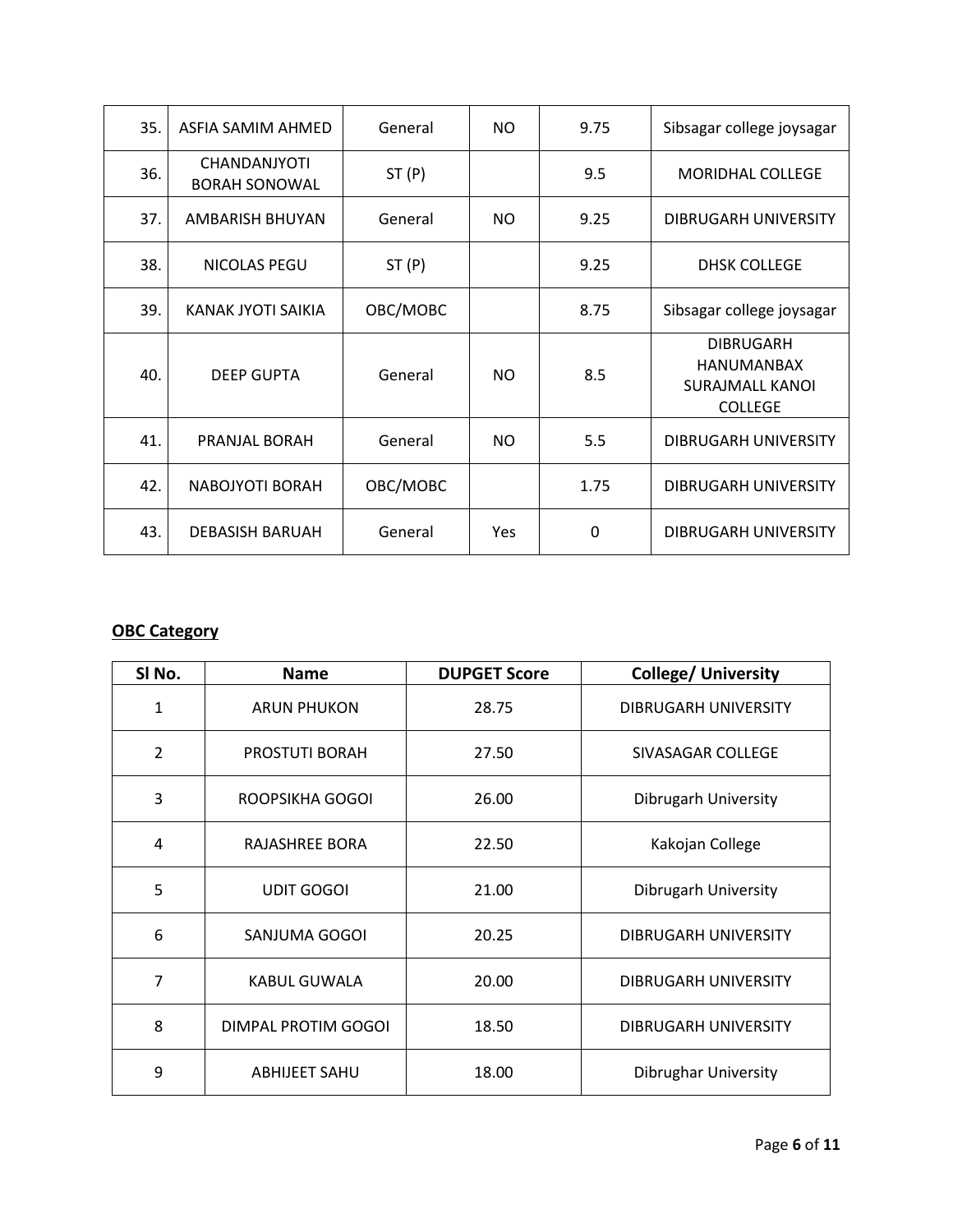| 10 | SYAMANTA GOGOI           | 15.75 | <b>MORIDHAL COLLEGE</b>     |
|----|--------------------------|-------|-----------------------------|
| 11 | <b>GITARTHA DUTTA</b>    | 14.75 | North lakhimpur college     |
| 12 | <b>ABHIJIT GOGOI</b>     | 14.50 | DIBRUGARH UNIVERSITY        |
| 13 | PRIYAKSHI SAIKIA         | 14.50 | DIBRUGARH UNIVERSITY        |
| 14 | PRIYANKI BORA            | 14.50 | DIBRUGARH UNIVERSITY        |
| 15 | RAKTUTPAL CHETIA         | 13.75 | Sibsagar College, Sivasagar |
| 16 | <b>JUGA PRATIM MOHAN</b> | 12.50 | GARGAON COLLEGE             |
| 17 | <b>GOURAV PHUKON</b>     | 11.50 | DIBRUGARH UNIVERSITY        |
| 18 | <b>DIBAKAR KATAKY</b>    | 10.75 | DIBRUGARH UNIVERSITY        |
| 19 | <b>JYOTSNA HAZARIKA</b>  | 10.50 | DIBRUGARH UNIVERSITY        |
| 20 | KANAK JYOTI SAIKIA       | 8.75  | Sibsagar college joysagar   |
| 21 | NABOJYOTI BORAH          | 1.75  | DIBRUGARH UNIVERSITY        |

# **ST (P) Category**

| SI No. | <b>Name</b>                   | <b>DUPGET Score</b> | <b>College/ University</b> |
|--------|-------------------------------|---------------------|----------------------------|
|        | CHANDANJYOTI BORAH<br>SONOWAL | 9.50                | <b>MORIDHAL COLLEGE</b>    |
|        | NICOLAS PEGU                  | 9.25                | DHSK COLLEGE               |

#### **SC Category**

| SI No. | <b>Name</b>            | <b>DUPGET Score</b> | <b>College/ University</b>                           |
|--------|------------------------|---------------------|------------------------------------------------------|
|        | HIMAKHI DAS            | 14.25               | DIBRUGARH UNIVERSITY                                 |
|        | <b>DEBASISH BISWAS</b> | 13.25               | Dibrugarh University                                 |
| 3      | AMIT KUMAR DAS         | 11.25               | TINSUKIA COLLEGE, TINSUKIA<br>(DIBRUGARH UNIVERSITY) |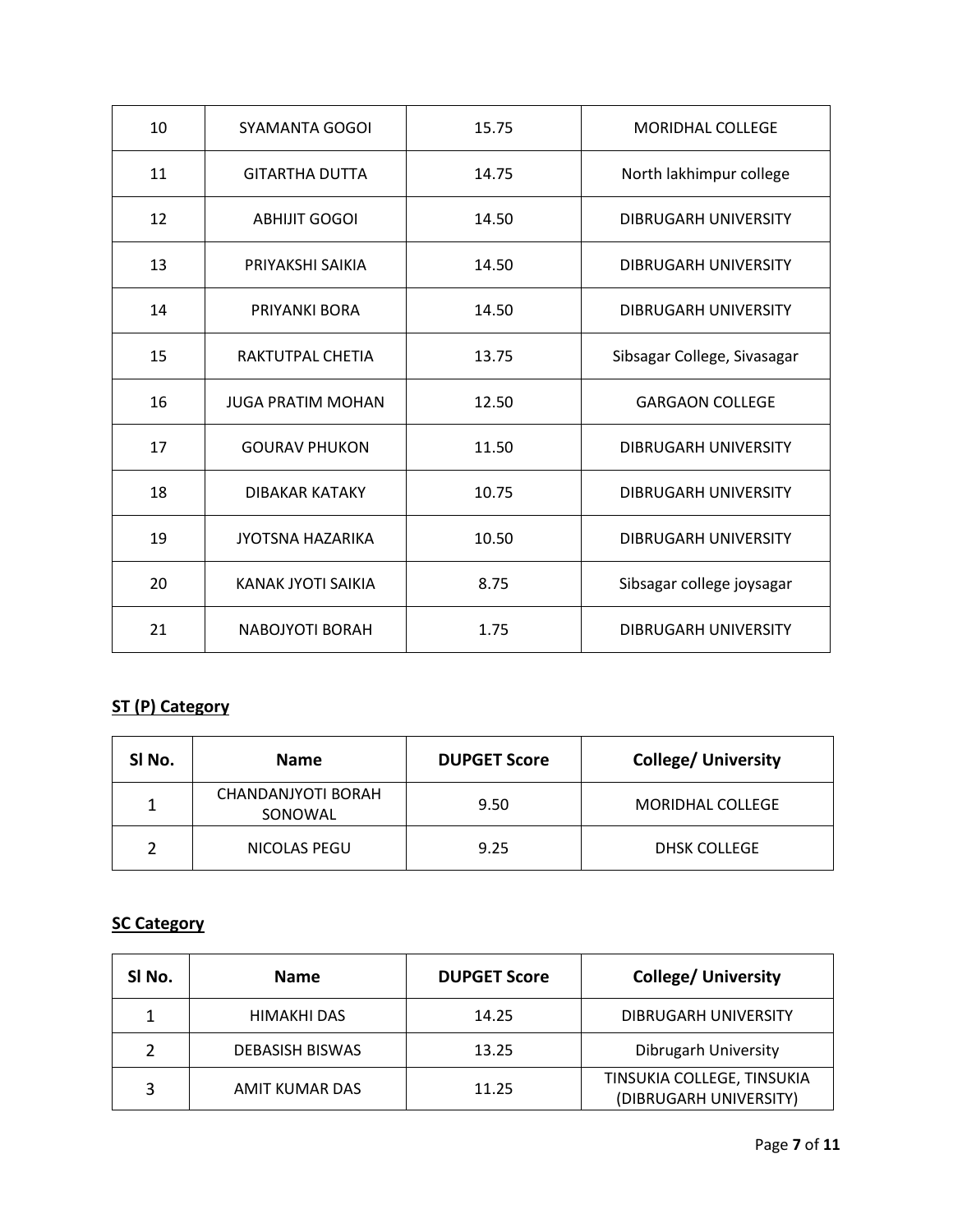### **ST (H) Category**

**: NIL**

### **EWS Category**

| SI No. | <b>Name</b>            | <b>DUPGET Score</b> | <b>College/ University</b>             |
|--------|------------------------|---------------------|----------------------------------------|
| 1      | <b>SHAHRUK AHMED</b>   | 23.75               | North Lakhimpur College                |
| 2      | AKASH KUMAR            | 23.00               | DIBRUGARH UNIVERSITY                   |
| 3      | SAMIRANJAN SARMAH      | 14.50               | NORTH LAKHIMPUR COLLEGE<br>AUTONOMOUS) |
| 4      | ALONGKRITA GOSWAMI     | 11.00               | <b>Bahona College</b>                  |
| 5      | <b>DEBASISH BARUAH</b> | 0.00                | DIBRUGARH UNIVERSITY                   |

### **B. Colleges affiliated to Other University**

### **General Category:**

| SI No. | <b>NAME</b>           | <b>EWS</b> | Category       | <b>DUPGET Score</b> | <b>College/ University</b>                    |
|--------|-----------------------|------------|----------------|---------------------|-----------------------------------------------|
| 1.     | SAURAV BUJARBARUAH    | <b>NO</b>  | General        | 45.75               | <b>NALBARI COLLEGE</b>                        |
| 2.     | <b>HEMIMA AHMED</b>   | <b>NO</b>  | <b>GENERAL</b> | 40.5                | <b>BAJALI COLLEGE</b>                         |
| 3.     | PALLABITA NATH        |            | OBC/MOBC       | 34.25               | B. Borooah college                            |
| 4.     | <b>DEBOLEENA DEY</b>  | <b>NO</b>  | <b>GENERAL</b> | 34                  | <b>B. BOROOAH</b><br><b>COLLEGE</b>           |
| 5.     | <b>TAMALI DUTTA</b>   |            | OBC/MOBC       | 33.25               | Nowgong College<br>(Gauhati University)       |
| 6.     | RAJKISHOR MAZUMDAR    |            | SC             | 31.5                | Gauhati University                            |
| 7.     | <b>IPSHITA SARMA</b>  | <b>NO</b>  | <b>GENERAL</b> | 31.5                | <b>HANDIQUE GIRLS</b><br><b>COLLEGE</b>       |
| 8.     | <b>VIOLINA SINGHA</b> |            | OBC/MOBC       | 28.25               | <b>BIRJHORA</b><br>MAHAVIDYALAYA              |
| 9.     | <b>RIKI TABASSUM</b>  | <b>EWS</b> | General        | 24.75               | <b>GUAHATI UNIVERSITY</b>                     |
| 10.    | <b>SUMI DAS</b>       | <b>NO</b>  | <b>GENERAL</b> | 23.75               | Birjhora<br>Mahavidyalaya,<br>Bongaigaon (GU) |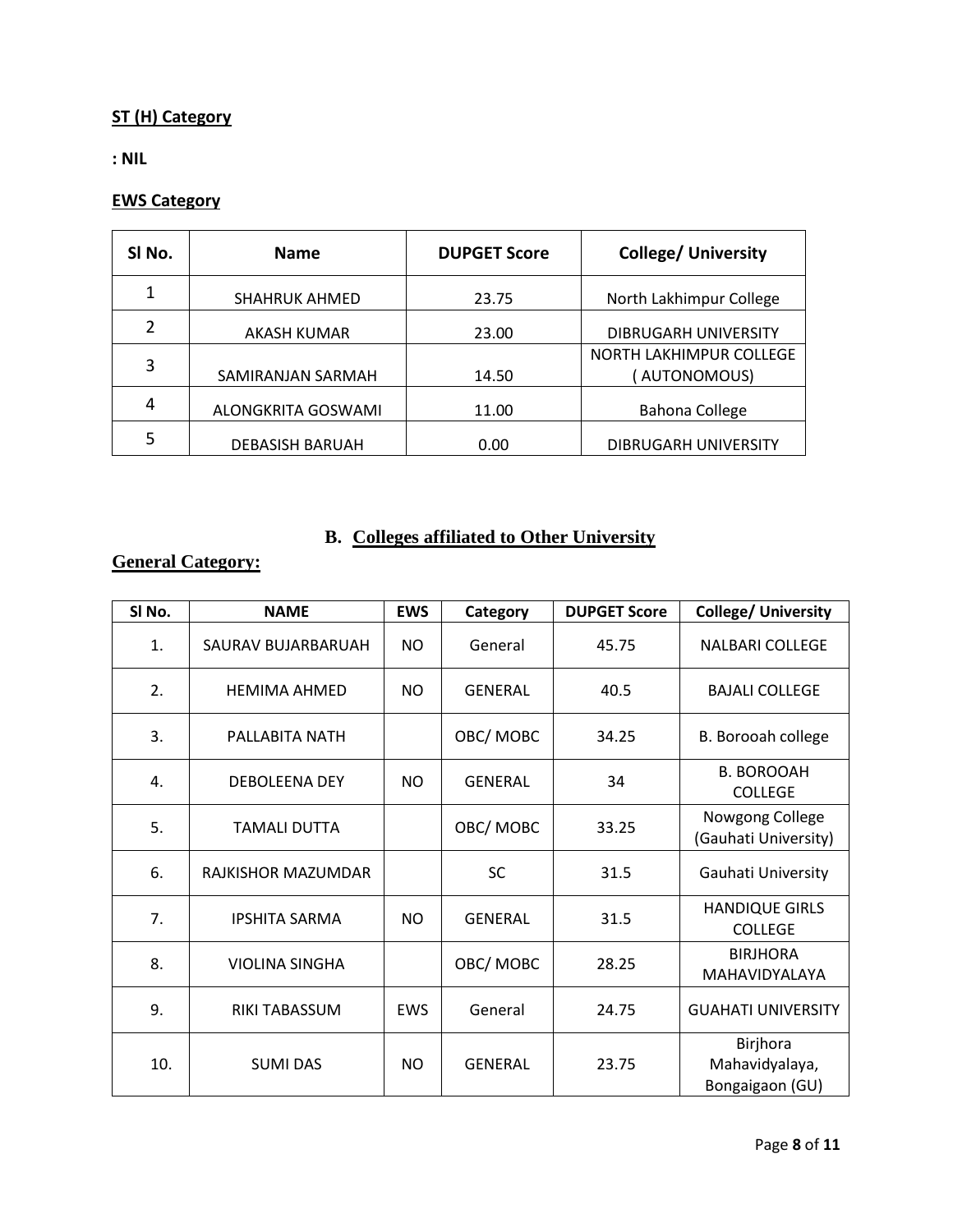| 11. | <b>JYOTIRMOYEE BAISHYA</b>  | <b>NO</b> | <b>GENERAL</b> | 18.75 | <b>HANDIQUE GIRL'S</b><br><b>COLLEGE</b>                   |
|-----|-----------------------------|-----------|----------------|-------|------------------------------------------------------------|
| 12. | <b>CHAGARIKA BARMAN</b>     |           | OBC/MOBC       | 18.25 | Birjhora<br>Mahavidyalaya,<br>Bongaigaon (GU)              |
| 13. | <b>BARASHA BARUAH</b>       | <b>NO</b> | <b>GENERAL</b> | 17.25 | Bajali College                                             |
| 14. | PANKAJ KUMAR BORAH          |           | OBC/MOBC       | 16.75 | DARRANG COLLEGE,<br><b>TEZPUR</b>                          |
| 15. | <b>DEEPJYOTI DAS</b>        |           | SC             | 14.25 | Deendayal<br>Upadhyaya adarsha<br>mahavidyalaya,<br>Behali |
| 16. | <b>BIPASHA PAUL</b>         |           | OBC/MOBC       | 13.25 | <b>GUWAHATI</b><br><b>UNIVERSITY</b>                       |
| 17. | SHAMIKSHA RIJAL             |           | OBC/MOBC       | 9.25  | <b>GUWAHATI</b><br><b>UNIVERSITY</b>                       |
| 18. | <b>KAUSHIK SARMAH</b>       | <b>NO</b> | <b>GENERAL</b> | 9     | Mangaldai College                                          |
| 19. | NILOTPAL DAS                |           | <b>SC</b>      | 8.5   | Birjhora<br>Mahavidyalaya                                  |
| 20. | <b>RITAM SARMAH</b>         | Yes       | <b>GENERAL</b> | 8.5   | Kaliabor College                                           |
| 21. | <b>BISHISTA SARKAR</b>      | <b>NO</b> | <b>GENERAL</b> | 7.5   | MANGALDAI<br>COLLEGE, GU                                   |
| 22. | <b>JURI ROY</b>             |           | OBC/MOBC       | 7.25  | Birjhora<br>Mahavidyalaya                                  |
| 23. | <b>BIKASH NATH</b>          |           | OBC/MOBC       | 6.25  | MANGALDAI<br><b>COLLEGE</b>                                |
| 24. | <b>KAUSHIK SALOI</b>        |           | OBC/MOBC       | 6     | <b>GAUHATI UNIVERSITY</b>                                  |
| 25. | <b>BAHARUL ISLAM SARKAR</b> | Yes       | <b>GENERAL</b> | 2.25  | <b>BN COLLEGE</b>                                          |

#### **OBC Category**

| SI <sub>No.</sub> | <b>Name</b>      | <b>DUPGET</b><br><b>Score</b> | <b>College/ University</b>              |
|-------------------|------------------|-------------------------------|-----------------------------------------|
| 1.                | PALLABITA NATH   | 34.25                         | B. Borooah college                      |
| 2.                | TAMALI DUTTA     | 33.25                         | Nowgong College (Gauhati University)    |
| 3.                | VIOLINA SINGHA   | 28.25                         | BIRJHORA MAHAVIDYALAYA                  |
| -4.               | CHAGARIKA BARMAN | 18.25                         | Birjhora Mahavidyalaya, Bongaigaon (GU) |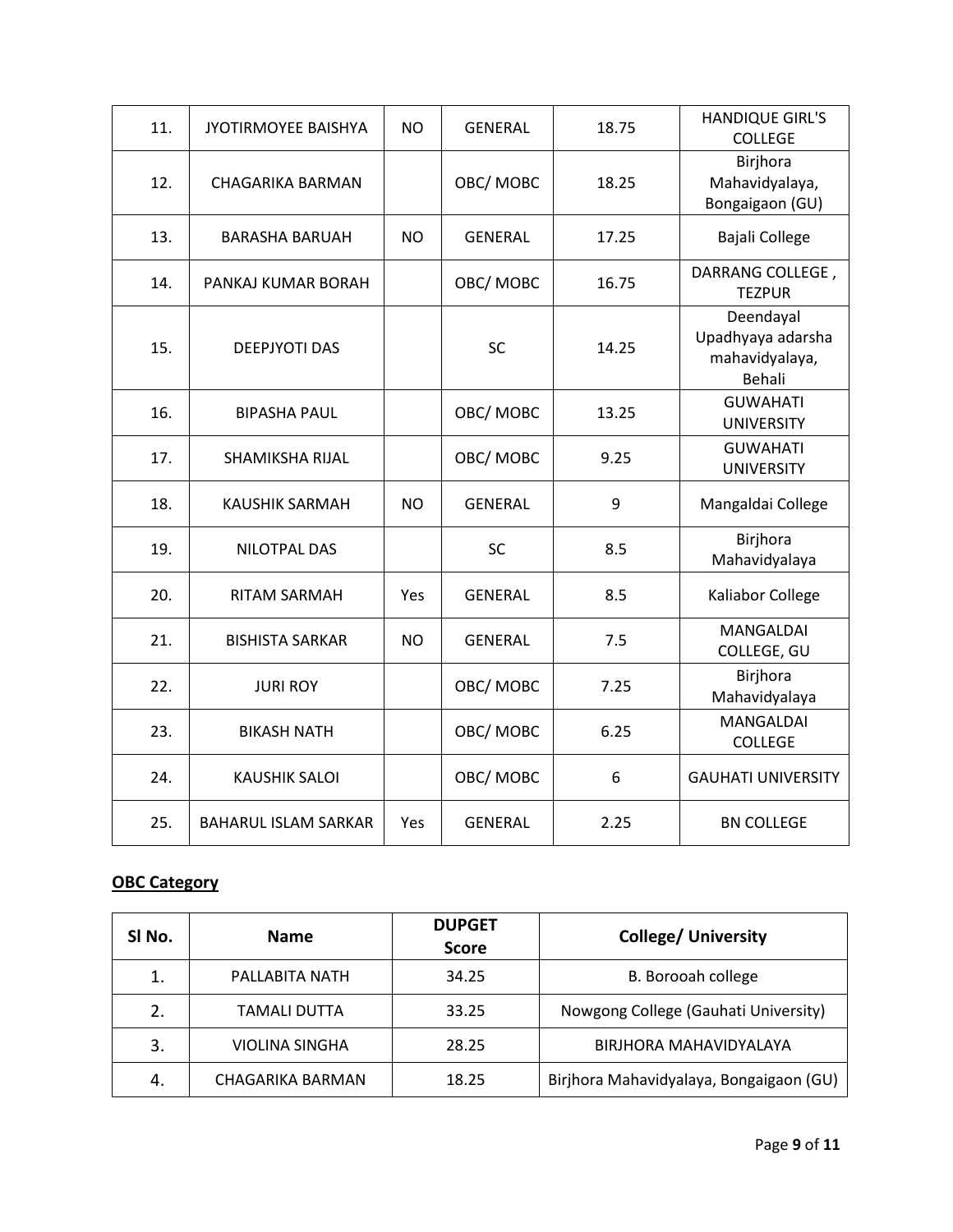| 5.  | PANKAJ KUMAR BORAH  | 16.75 | DARRANG COLLEGE, TEZPUR    |
|-----|---------------------|-------|----------------------------|
| 6.  | <b>BIPASHA PAUL</b> | 13.25 | <b>GUWAHATI UNIVERSITY</b> |
| 7.  | SHAMIKSHA RIJAL     | 9.25  | <b>GUWAHATI UNIVERSITY</b> |
| 8.  | <b>JURI ROY</b>     | 7.25  | Birjhora Mahavidyalaya     |
| 9.  | <b>BIKASH NATH</b>  | 6.25  | <b>MANGALDAI COLLEGE</b>   |
| 10. | KAUSHIK SALOI       | 6.00  | <b>GAUHATI UNIVERSITY</b>  |

#### **ST (P) Category**

#### **: Nil**

#### **EWS Category**

| SI No.        | <b>Name</b>                 | <b>DUPGET</b><br><b>Score</b> | <b>College/ University</b> |
|---------------|-----------------------------|-------------------------------|----------------------------|
|               | <b>RIKI TABASSUM</b>        | 24.75                         | <b>GUAHATI UNIVERSITY</b>  |
| $\mathcal{P}$ | <b>RITAM SARMAH</b>         | 8.50                          | Kaliabor College           |
| 3             | <b>BAHARUL ISLAM SARKAR</b> | 2.25                          | <b>BN COLLEGE</b>          |

#### **Notes:**

The candidates provisionally selected for admission must appear in the Admission Committee to be held on *08.10.2021 (Friday) from 10.00 am onwards* in the Department of Statistics, Dibrugarh University along with the following documents and they have to take admission on the same day:

The documents to be brought-

- i) A print copy of the *Online Application* submitted along with the photocopies of all relevant testimonials.
- ii) DUPGET 2021 *Score Card*.
- iii) *Domicile Certificate/Permanent Residence Certificate (PRC) of Assam for claiming the fee waiving benefit and Statutory Reservation.*
- iv) *Undertaking on 'Provisional Admission' (Format of undertaking shall be available in the University website).*
- v) All documents in *original* for producing before the Admission Committee.